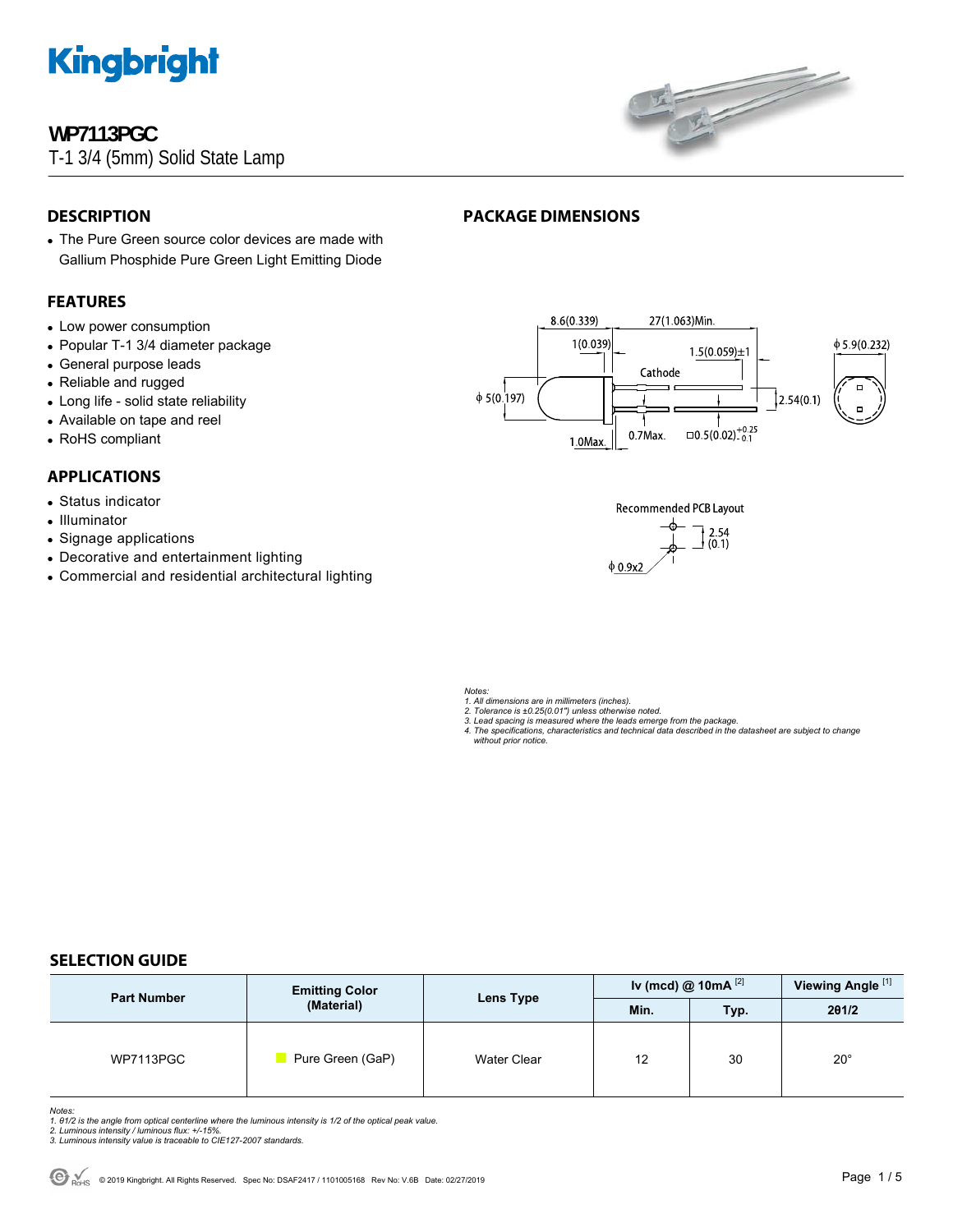#### **ELECTRICAL / OPTICAL CHARACTERISTICS at T<sub>A</sub>=25°C**

| <b>Parameter</b>                                    | Symbol                     |                                       | Value |                          | <b>Unit</b> |
|-----------------------------------------------------|----------------------------|---------------------------------------|-------|--------------------------|-------------|
|                                                     |                            | <b>Emitting Color</b><br>Max.<br>Typ. |       |                          |             |
| Wavelength at Peak Emission $I_F$ = 10mA            | $\Lambda_{\rm peak}$       | Pure Green                            | 557   | $\overline{\phantom{0}}$ | nm          |
| Dominant Wavelength $I_F = 10mA$                    | $\lambda_{\text{dom}}$ [1] | Pure Green                            | 557   | $\overline{\phantom{0}}$ | nm          |
| Spectral Bandwidth at 50% Φ REL MAX<br>$I_F = 10mA$ | Δλ                         | Pure Green                            | 30    | $\overline{a}$           | nm          |
| Capacitance                                         | C                          | Pure Green                            | 45    | $\overline{\phantom{0}}$ | pF          |
| Forward Voltage $I_F$ = 10mA                        | $V_F$ <sup>[2]</sup>       | Pure Green                            | 2.1   | 2.45                     | v           |
| Reverse Current ( $V_R$ = 5V)                       | I <sub>R</sub>             | Pure Green                            |       | 10                       | μA          |

*Notes:* 

1. The dominant wavelength (λd) above is the setup value of the sorting machine. (Tolerance λd : ±1nm. )<br>2. Forward voltage: ±0.1V.<br>3. Wavelength value is traceable to CIE127-2007 standards.

*4. Excess driving current and / or operating temperature higher than recommended conditions may result in severe light degradation or premature failure.* 

#### **ABSOLUTE MAXIMUM RATINGS at T<sub>A</sub>=25°C**

| <b>Parameter</b>                        | Symbol                  | Value               | <b>Unit</b> |  |
|-----------------------------------------|-------------------------|---------------------|-------------|--|
| Power Dissipation                       | $P_D$                   | 62.5                | mW          |  |
| Reverse Voltage                         | $V_R$                   | 5                   | V           |  |
| Junction Temperature                    | $T_j$                   | 125                 | $^{\circ}C$ |  |
| <b>Operating Temperature</b>            | $T_{op}$                | $-40$ to $+85$      | $^{\circ}C$ |  |
| Storage Temperature                     | $T_{\text{stg}}$        | $-40$ to $+85$      | $^{\circ}C$ |  |
| DC Forward Current                      | IF.                     | 25                  | mA          |  |
| Peak Forward Current                    | $I_{FM}$ <sup>[1]</sup> | 135                 | mA          |  |
| Electrostatic Discharge Threshold (HBM) | $\qquad \qquad$         | 8000                | $\vee$      |  |
| Lead Solder Temperature <sup>[2]</sup>  |                         | 260°C For 3 Seconds |             |  |
| Lead Solder Temperature <sup>[3]</sup>  |                         | 260°C For 5 Seconds |             |  |

*Notes:* 

1. 1/10 Duty Cycle, 0.1ms Pulse Width.<br>2. 2mm below package base.<br>3. 5mm below package base.<br>4. Relative humidity levels maintained between 40% and 60% in production area are recommended to avoid the build-up of static ele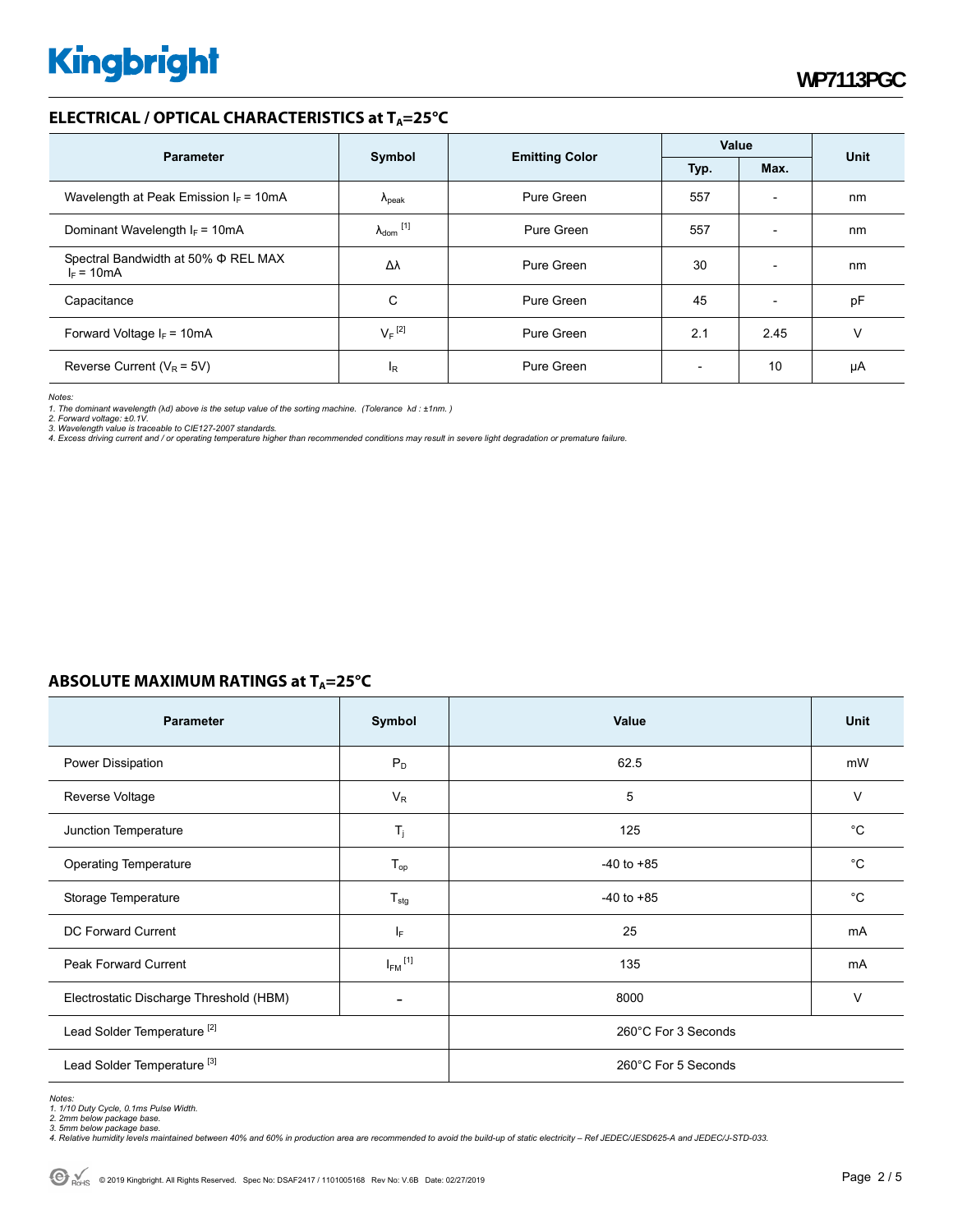#### **TECHNICAL DATA**









 $T_a = 25 °C$ 





#### uminous intensity normalised Luminous intensity normalised ပ္ခ at Ta = 25 °C 1.5 at  $T_a = 25$ 1.0 0.5 0.0 -40 -20 0 20 40 60 80 100 Ambient temperature (°C)

#### **RECOMMENDED WAVE SOLDERING PROFILE**



#### *Notes:*

- *1. Recommend pre-heat temperature of 105°C or less (as measured with a thermocouple attached to the LED pins) prior to immersion in the solder wave with a maximum solder bath temperature of 260°C*
- 
- 2. Peak wave soldering temperature between 245°C ~ 255°C for 3 sec (5 sec max).<br>3. Do not apply stress to the epoxy resin while the temperature is above 85°C.<br>4. Fixtures should not incur stress on the component when mount
- 
- *5. SAC 305 solder alloy is recommended. 6. No more than one wave soldering pass.*

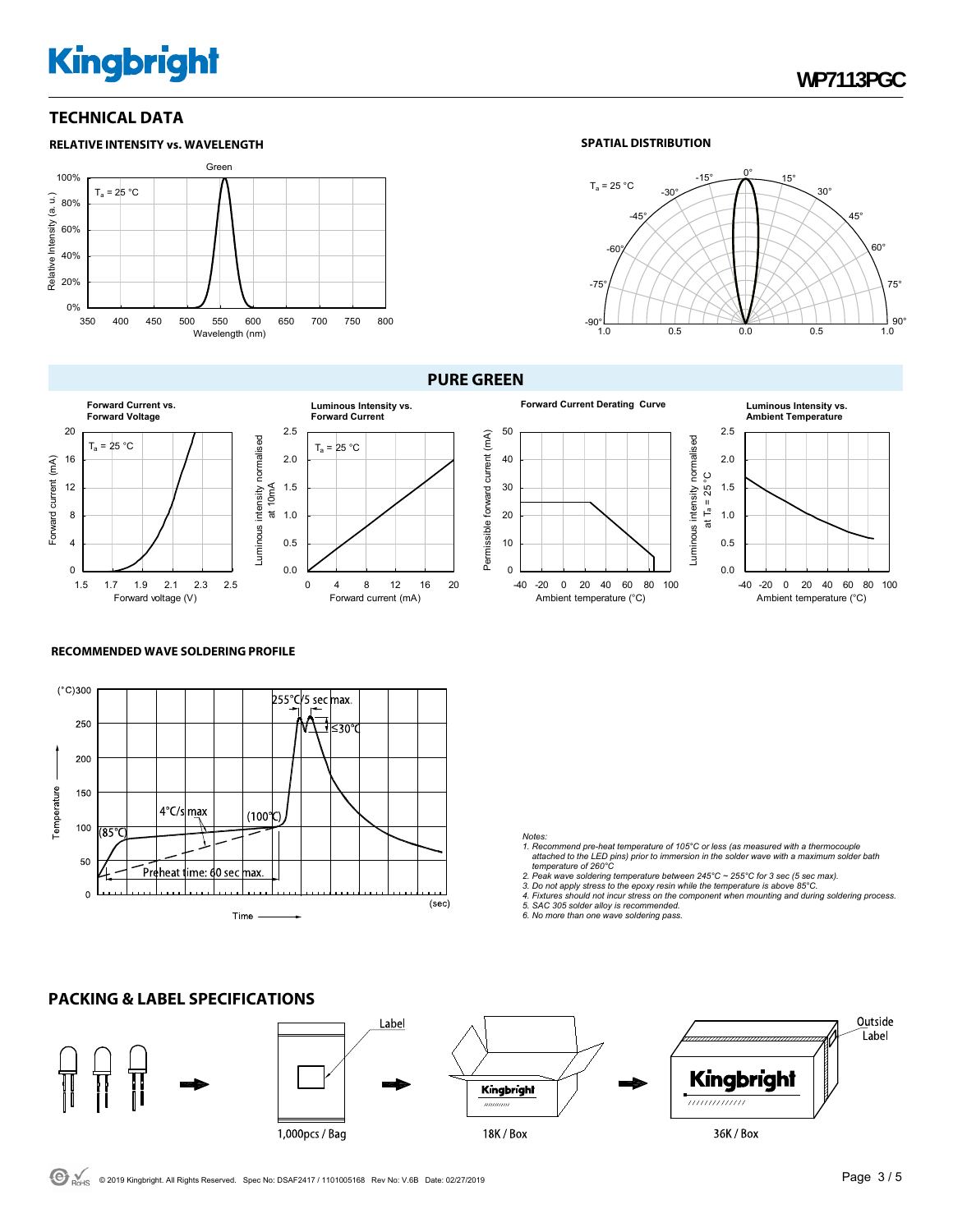

#### **PRECAUTIONS**

#### **Storage conditions**

- 1. Avoid continued exposure to the condensing moisture environment and keep the product away from rapid transitions in ambient temperature.
- 2. LEDs should be stored with temperature  $\leq 30^{\circ}$ C and relative humidity < 60%.
- 3. Product in the original sealed package is recommended to be assembled within 72 hours of opening. Product in opened package for more than a week should be baked for 30 (+10/-0) hours at 85  $\sim$  100°C.

#### **LED Mounting Method**

FD.

 $(Fig. 1)$ 

Space

1. The lead pitch of the LED must match the pitch of the mounting holes on the PCB during component placement. Lead-forming may be required to insure the lead pitch matches the hole pitch. Refer to the figure below for proper lead forming procedures. *Note 1-3: Do not route PCB trace in the contact area between the* 

*leadframe and the PCB to prevent short-circuits.* 



2. When soldering wires to the LED, each wire joint should be separately insulated with heat-shrink tube to prevent short-circuit contact. Do not bundle both wires in one heat shrink tube to avoid pinching the LED leads. Pinching stress on the LED leads may damage the internal structures and cause failure.



- 3. Use stand-offs *(Fig.1)* or spacers *(Fig.2)* to securely position the LED above the PCB.
	- 4. Maintain a minimum of 3mm clearance between the base of the LED lens and the first lead bend *(Fig. 3 ,Fig. 4).*
		- 5. During lead forming, use tools or jigs to hold the leads securely so that the bending force will not be transmitted to the LED lens and its internal structures. Do not perform lead forming once the component has been mounted onto the PCB. *(Fig. 5 )*

.ED

 $(Fig. 2)$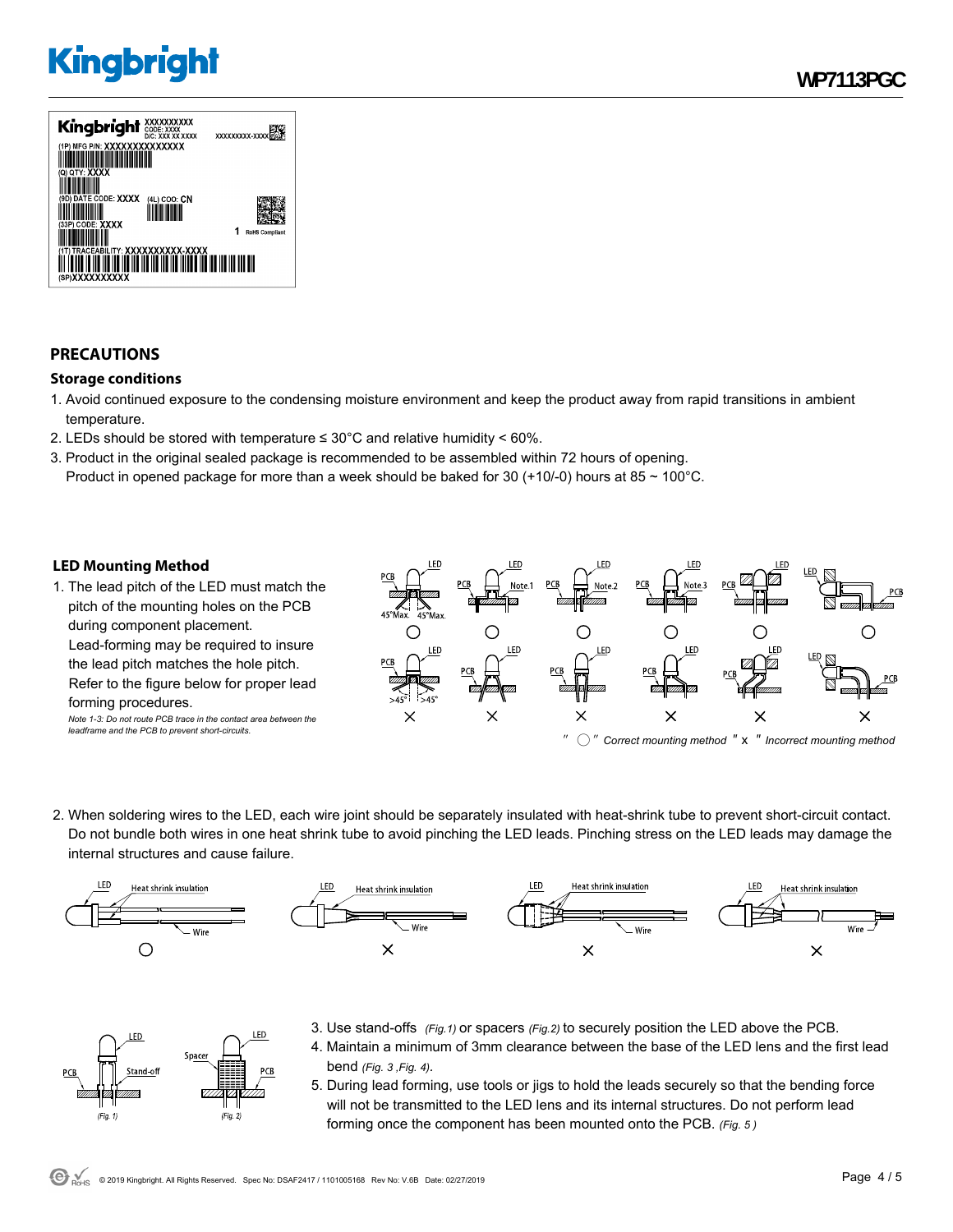### **WP7113PGC**

#### **Lead Forming Procedures**

- 1. Do not bend the leads more than twice. *(Fig. 6 )*
- 2. During soldering, component covers and holders should leave clearance to avoid placing damaging stress on the LED during soldering. *(Fig. 7)*
- 3. The tip of the soldering iron should never touch the lens epoxy.
- 4. Through-hole LEDs are incompatible with reflow soldering.
- 5. If the LED will undergo multiple soldering passes or face other processes where the part may be subjected to intense heat, please check with Kingbright for compatibility.



#### **PRECAUTIONARY NOTES**

- 1. The information included in this document reflects representative usage scenarios and is intended for technical reference only.<br>2. The part number, type, and specifications mentioned in this document are subject to futu
- 2. The part number, type, and specifications mentioned in this document are subject to future change and improvement without notice. Before production usage customer should refer to<br>the latest datasheet for the updated spe
- 3. When using the products referenced in this document, please make sure the product is being operated within the environmental and electrical limits specified in the datasheet. If customer usage exceeds the specified limits, Kingbright will not be responsible for any subsequent issues.<br>4. The information in this document applies to typical usage in consumer electronics applications. If customer's ap
- liabilities, such as automotive or medical usage, please consult with Kingbright representative for further assistance.
- 5. The contents and information of this document may not be reproduced or re-transmitted without permission by Kingbright.<br>6. All design applications should refer to Kingbright application notes available at <u>https://www</u>
-